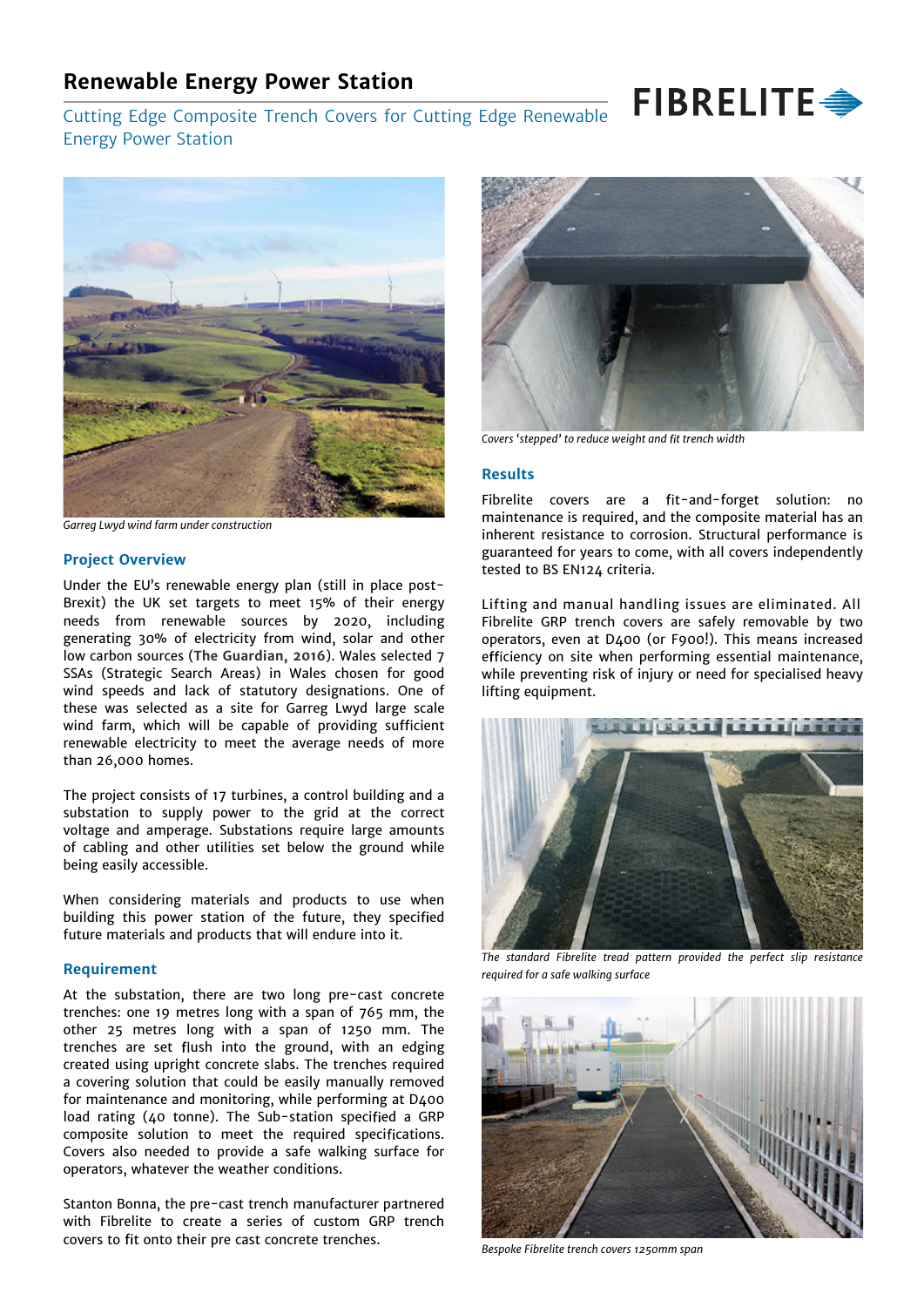

*25 metre long pre-cast concrete trench with 1250mm span*



*Fibrelite D400 trench covers on wind farm substation*



Fibrelite covers are a fit-and-forget solution: no maintenance is required.



*The wind farm will be capable of providing renewable electricity to meet the average needs of more than 26,000 homes.*